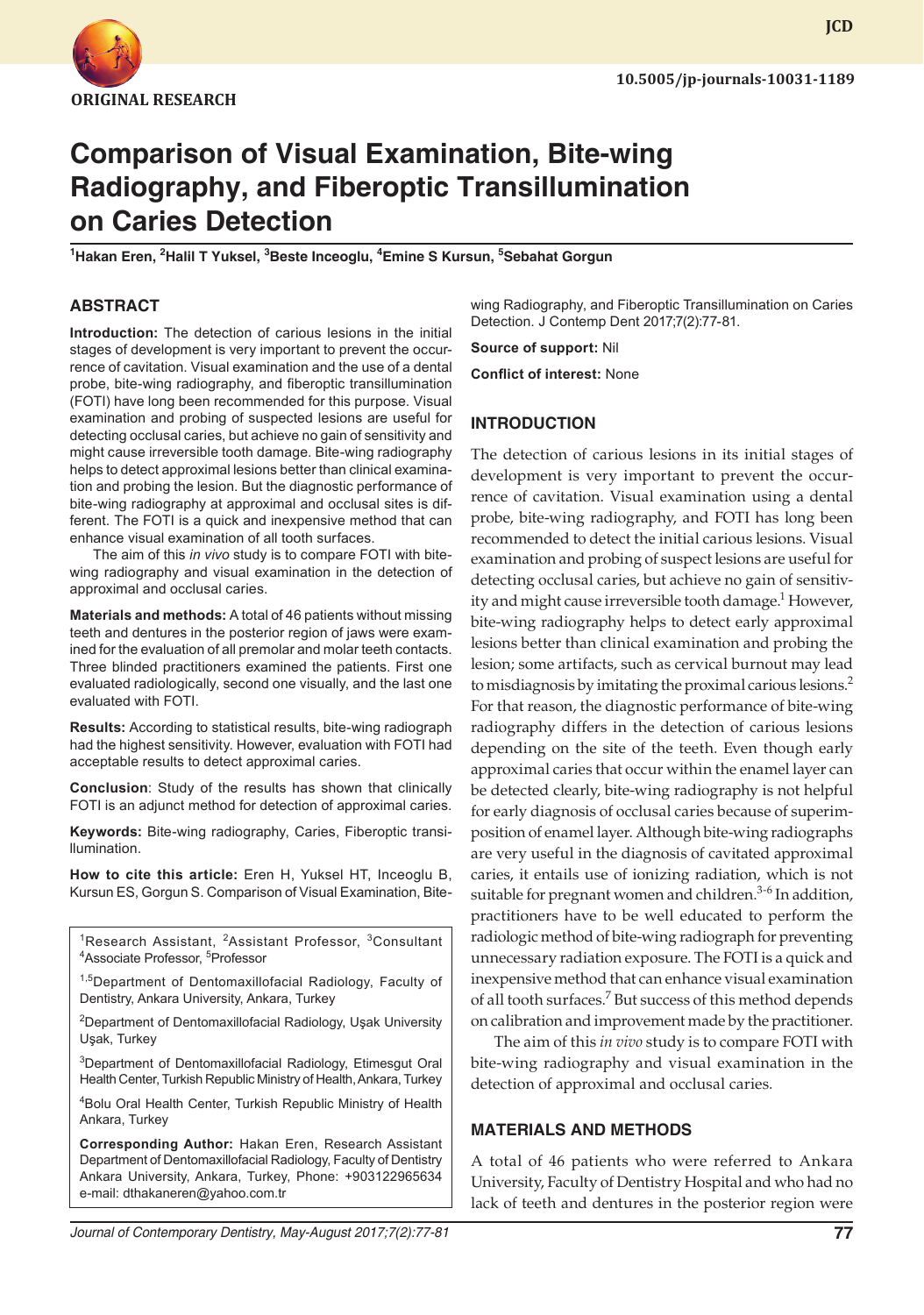

**Fig. 1:** Bite-wing radiograph shows different stages and sites of carious lesions: Arrow a showing approximal cavitated caries; Arrow b showing occlusal cavitated caries; and Arrow c showing approximal enamel caries

selected to assess all of the premolar and molar teeth contacts clearly and examined for the study. Informed consent form was signed by patients, who had accepted to be a part of the study. Ethical clearance from the local Ethical Committee was also received for the study. Clinical and radiological examinations were the already used routine methodologies. Therefore, patients were not additionally irradiated except for routine radiological examination. Bite-wing radiographs, which were taken to examine proximal teeth surfaces, were also used to examine occlusal surfaces to uncover potential caries problems if possible. Three blinded practitioners, who were undergoing education in the dentomaxillofacial radiology department as research assistants, examined the patients. First one evaluated radiologically, second one visually, and the last one evaluated with FOTI. The reason why a different observer performed each examination method was to prevent them from being affected and prejudiced by another examination method. Observers were informed on how to determine the carious lesions by using quintet scale (0—no caries, 1—probably no caries, 2—no comments, 3—probably caries, 4—definitely caries). The FOTI examinations were made in a dark room and the responsible examiner was trained to be able to detect caries in the dark room before she began examining the patients. All the patients were examined by three observers separately in order of visual examination, radiological examination, and finally FOTI examination.

Data obtained from all three methods were grouped, according to the ones used for caries type detection (visual, radiological, and FOTI data for approximal caries detection; radiological and visual data for occlusal caries detection; radiological and FOTI data for approximal enamel caries detection) and analyzed with Statistical Package for the Social Sciences version 15.0 package program.



**Fig. 2:** The FOTI view of the left upper second premolar tooth with a distal cavitated carious lesion (black arrow)

Nonparametric Mann–Whitney U-test was used to compare the differences between individual groups of two (radiological and visual examinations for detecting occlusal caries; radiological and FOTI examinations for detecting approximal enamel carious lesions), and Kruskal–Wallis test was used to find the significance of the difference between the three group (visual, radiological, FOTI examinations for detecting approximal caries) means. Data obtained from radiological examination were used for gold standard (Fig. 1) and compared with visual examination and FOTI in the detection of approximal caries (Figs 2 and 3). Also, data of visual examination were used for gold standard in the detection of occlusal caries and compared with radiological examination and FOTI (Figs 1 and 4). Thus, radiological, visual, and FOTI examinations were compared for detecting approximal caries; radiological and visual examinations were compared for occlusal caries detection; and finally, radiological and FOTI examinations were compared in the detection of approximal caries within enamel layer, which could be considered as initial lesion.



**Fig. 3:** Bite-wing radiograph of the same left upper second premolar tooth with a distal cavitated carious lesion

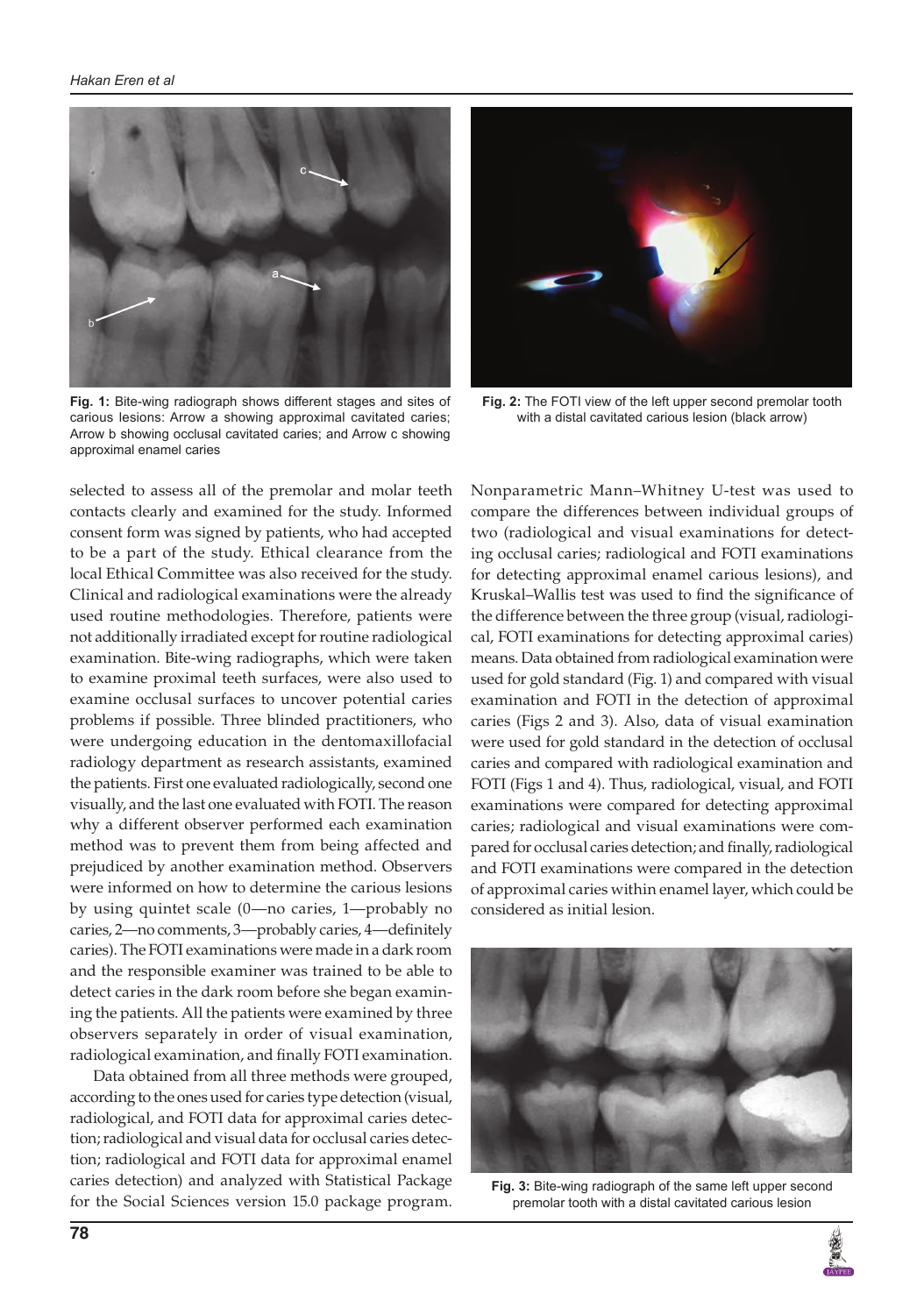

**Fig. 4:** Intraoral clinical appearance of occlusal carious lesion in the occlusal site of right upper second molar tooth

### **RESULTS**

Totally 920 teeth were examined in 46 patients. Data obtained from radiological examination showed that carious lesions were found in 25.4% of all approximal surfaces. According to comparison of radiological examination as gold standard in the detection of approximal caries, the FOTI examination with 12.7% had a significantly higher rate than visual examination with 7.8% (Table 1). Occlusal carious lesions were found in 7.6% of all teeth by visual examination and probing of suspicious pit surfaces in the occlusal caries detection. Comparison of radiological and visual examinations in detecting occlusal caries showed that radiological examination was not eligible, especially in the detection of early occlusal caries. Radiological examination had a statistically significant lower percentage rate of 1.5% than visual examination, as gold standard, with the percentage rate of 7.6% (Table 2). Table 3 shows the

**Table 1:** Statistical success rate percentages of the three methods used for detection of approximal caries within dentin

| Radiographic examination | 234 (25.4%*)  | 920 (100%) |
|--------------------------|---------------|------------|
| Visual examination       | 72 (7.8%*)    | 920 (100%) |
| FOTI examination         | $117(12.7\%)$ | 920 (100%) |

\*statistically significant (p≤0.05)

**Table 2:** Statistical success rate percentages of the three methods used for occlusal caries detection

| Visual examination                         | $70(7.6\%^*)$ | 920 (100%) |
|--------------------------------------------|---------------|------------|
| FOTI examination                           | 62(6.7%)      | 920 (100%) |
| Radiographic examination                   | $14(1.5\%^*)$ | 920 (100%) |
| $*$ ototiotioally oignificant $(n < 0.05)$ |               |            |

\*statistically significant (p≤0.05)

**Table 3:** Statistical success rate percentages of the two methods used for detection of initial approximal caries within enamel

| FOTI examination                            | 102 $(11.1\%^{*})$ | 920 (100%) |
|---------------------------------------------|--------------------|------------|
| Radiographic examination                    | 71 (7.7%*)         | 920 (100%) |
| *Statistically significant ( $p \le 0.05$ ) |                    |            |

*Journal of Contemporary Dentistry, May-August 2017;7(2):77-81* **79**

performance of radiological examination and FOTI in the detection of initial approximal lesions, which can be described as carious lesions remaining limited in the enamel layer. Initial approximal lesions were found in 11.1% of all approximal surfaces by radiological examination. Although, FOTI had a comparatively high success rate of 7.6%, statistically significant results were found between two examination methods in the detection of initial approximal lesions.

According to statistical results, bite-wing radiography had the highest efficiency in the detection of approximal caries. However, evaluation with FOTI had acceptable results to detect approximal caries. Visual examination is especially effective for early occlusal caries detection.

#### **DISCUSSION**

It is important to detect carious lesions in the early stages of development. Due to the dynamic nature of lesion progression, initial carious lesions, which have been limited within the enamel layer, can be blocked by the reestablishment of physiological balance between tooth mineral and the oral environment.<sup>8,9</sup> For that reason, the role of bite-wing radiographs on detection of early caries lesions has been accepted as a diagnostic aid especially for cavitated approximal caries for many years. Also, the results of the present study confirmed that radiological examination had the highest success rate (25.4%) when compared with visual examination (7.8%) and FOTI (12.7%). But, there have been some disadvantages for a group of patients (pregnant women and children), because of the thought of probable harmful effects of ionizing radiations. Besides, there are some problems associated with the bite-wing radiography technique, such as inaccurate horizontal angulation causing overlapping of approximal surfaces on the radiograph. Further, the method does not allow to distinguish noncavitated carious lesions from cavitated ones.<sup>10</sup> Results of the present study showed that bite-wing radiographs had the highest success rate of 25.4% to be able to detect cavitated carious lesions, which had reached into the dentin, whereas FOTI had a higher success rate of 11.1% than bite-wing radiographs of 7.7% in detection of initial enamel lesions.

In recent years, there has been a need of finding practical and alternative diagnostic methods for detection of approximal caries. The FOTI technique is one of these methods and has been used for many years for caries detection.<sup>11,12</sup> In this method, a white light is produced by a cold-light source and is passed through a fiber to an intraoral fiberoptic light probe. The probe is placed on the buccal or lingual side of the tooth and an observer examines the surfaces through transmitted light, which is viewed from the occlusal surface. A carious lesion has a lowered index of light transmission and so appears as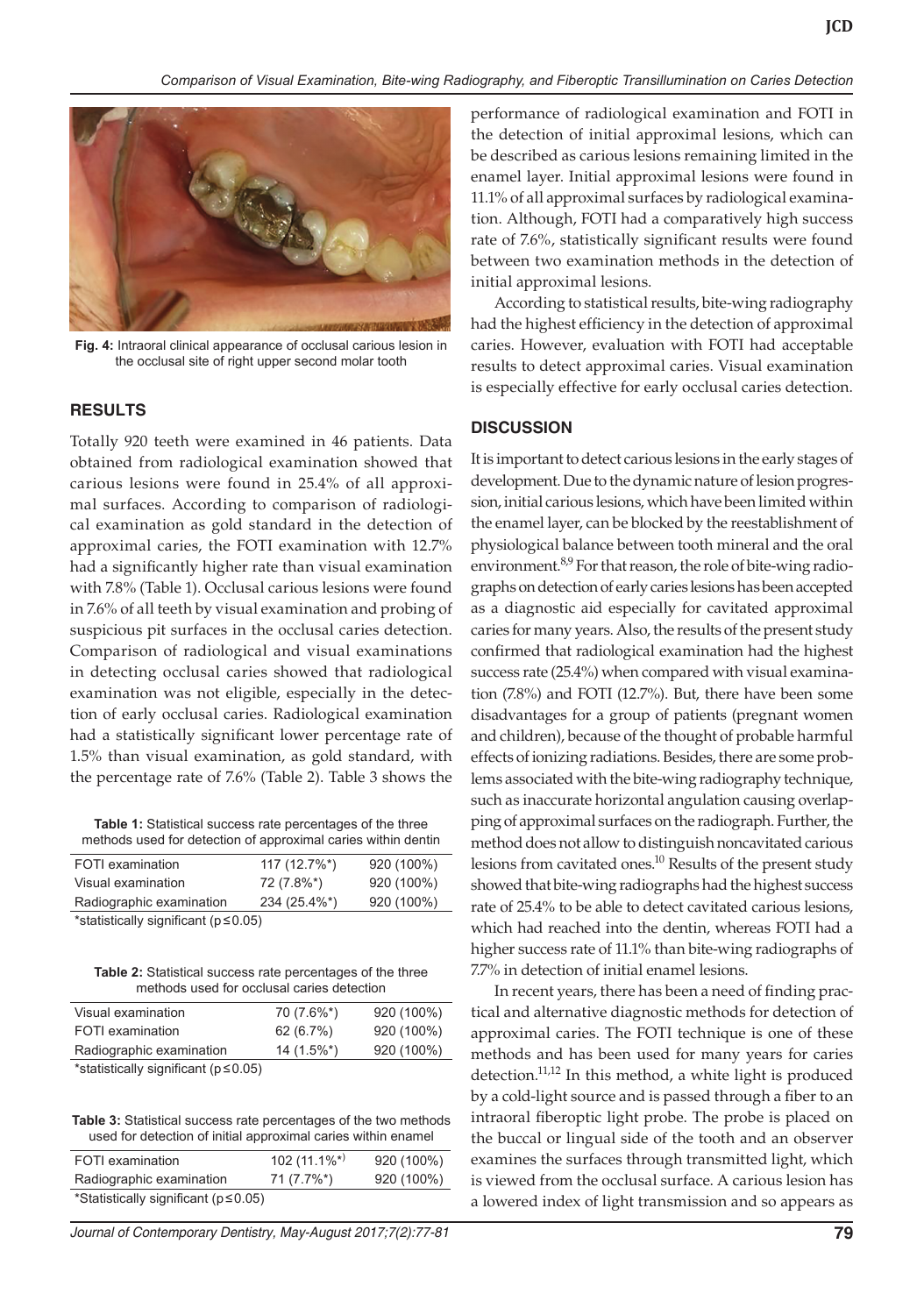a darkened shadow when transilluminated.<sup>13</sup> The FOTI is a simple, noninvasive, and painless visual examination technique that can be used repeatedly with no risk due to the ionizing radiation to the patient.

Although clinical examination remains the basic detection system for dental caries, several studies have shown that it is not very accurate in detecting carious lesions in approximal surfaces.<sup>9,14-18</sup> Pitts<sup>19</sup> concluded that clinical examinations alone generally detected less than 50% of the "total" approximal lesions found with clinical plus radiographic examinations. According to the results of the present study, while clinical examination confirmed only about 30% of the carious lesions that were detected by bite-wing radiographs, FOTI was able to detect almost 50% of these lesions. Thus, results of the present study are compatible with the literature.

In this study, clinical visual examination detected the least number of cavitated approximal carious lesions. It is suggested that the temporary tooth separation increases the success rate of visual examination for carious detection. It was found in the literature that visual examination with tooth separation is more successful than FOTI for carious detection.<sup>10,11,18,20</sup> Temporary tooth separation with an elastic separator or some other apparatus is a method for the diagnosis of the integrity of approximal surfaces.<sup>11,19,20</sup> In clinical practice, the temporary tooth separation method is recommended when the diagnosis is uncertain.<sup>19</sup> But, in the present study, three different experienced and calibrated observers examined the patients without any uncertain diagnostic dilemma. So, there were no cases that needed to use temporary tooth separation.

Detection of occlusal caries depends on the depth of the carious lesion. Initial enamel lesions of the occlusal surface can be better detected by visual examination than radiological examination because of superimposition of enamel layer.<sup>1,21</sup> Success rates of visual examination and FOTI in detecting occlusal carious lesions were similar according to the results of the study. However, results of the radiological examination showed lower success rate in the detection of occlusal caries. This might be because most of the occlusal carious lesions examined in the present study were initial lesions. Thus, bite-wing radiographs stayed inadequate in the detection of initial occlusal lesions when compared with visual and FOTI examinations.

### **CONCLUSION**

The detection and diagnosis of dental caries are difficult. Bite-wing radiographs are valuable in detecting cavitated approximal caries. But, this method unavoidably exposes the patient to the hazards of ionizing radiation. So, it becomes unavailable for some groups of patients like pregnant women and children. Also, FOTI is significantly effective to detect approximal caries. Results of the study

showed that if there are some barriers to exposing certain patients to ionizing radiation, then clinically, FOTI is an adjunct method for detecting approximal caries in that group of patients, such as pregnant women and children. Clinical examination alone is insufficient for caries detection by comparison with FOTI and bite-wing radiographs.

## **REFERENCES**

- 1. Neuhaus KW, Ellwood R, Lussi A, Pitts NB. Traditional lesion detection aids. Monogr Oral Sci 2009 Jun;21:42-51.
- 2. Eligüzeloğlu E, Özcan S, Üçtaşli MB, Ömürlü H. Kök Çürükleri ve Tedavileri. Root Caries And Treating Root Surface Caries. Atatürk Üniv Diş Hek Fak Derg 2007;17(1):32-38.
- 3. Novaes TF, Matos R, Braga MM, Imparato JC, Raggio DP, Mendes FM. Performance of a pen-type laser fluorescence device and conventional methods in detecting approximal caries lesions in primary teeth—*in vivo* study. Caries Res 2009 Jan;43(1):36-42.
- 4. Braga MM, Morais CC, Nakama RC, Leamari VM, Siqueira WL, Mendes FM. *In vitro* performance of methods of approximal caries detection in primary molars. Oral Surg Oral Med Oral Pathol Oral Radiol Endod 2009 Oct;108(4):35-41.
- 5. Shi XQ, Li G. Detection accuracy of approximal caries by black-and-white and color-coded digital radiographs. Oral Surg Oral Med Oral Pathol Oral Radiol Endod 2009 Mar;107(3):433-436.
- 6. Huth KC, Lussi A, Gygax M, Thum M, Crispin A, Paschos E, Hickel R, Neuhaus KW. *In vivo* performance of a laser fluorescence device for the approximal detection of caries in permanent molars. J Dent 2010 Dec;38(12):1019-1026.
- Pitts NB. Diagnostic tools and measurements–impact on appropriate care. Community Dent Oral Epidemiol 1997 Feb;25(1):24-35.
- 8. Fejerskov O. Changing paradigms in concepts on dental caries: consequences for oral health care. Caries Res 2004 May-Jun;38(3):182-191.
- Zandoná AF, Zero DT. Diagnostic tools for early caries detection. J Am Dent Assoc 2006 Dec;137(12):1675-1684, quiz 1730.
- 10. Mialhe FL, Pereira AC, Meneghim Mde C, Ambrosano GM, Pardi V. The relative diagnostic yields of clinical, FOTI and radiographic examinations for the detection of approximal caries in youngsters. Indian J Dent Res 2009 Apr-Jun;20(2):136-140.
- 11. Deery C, Care R, Chesters R, Huntington E, Stelmachonoka S, Gudkina Y. Prevalence of dental caries in Latvian 11- to 15-year-Old children and the enhanced diagnostic yield of temporary tooth separation, FOTI and electronic caries measurement. Caries Res 2000 Jan-Feb;34(1):2-7.
- 12. Mitropoulos CM. A comparison of fibre-optic transillumination with bitewing radiographs. Br Dent J 1985 Jul;159(1): 21-23.
- 13. Friedman J, Marcus MI. Transillumination of the oral cavity with use of fiber optics. J Am Dent Assoc 1970 Apr;80(4):801-809.
- 14. Ismail AI. Clinical diagnosis of precavitated carious lesions. Community Dent Oral Epidemiol 1997 Feb;25(1):13-23.
- 15. Pitts NB, Longbottom C. Temporary tooth separation with special reference to the diagnosis and preventive management of equivocal approximal carious lesions. Quintessence Int 1987 Aug;18(8):563-573.
- 16. Pitts NB, Rimmer PA. An *in vivo* comparison of radiographic and directly assessed clinical caries status of posterior